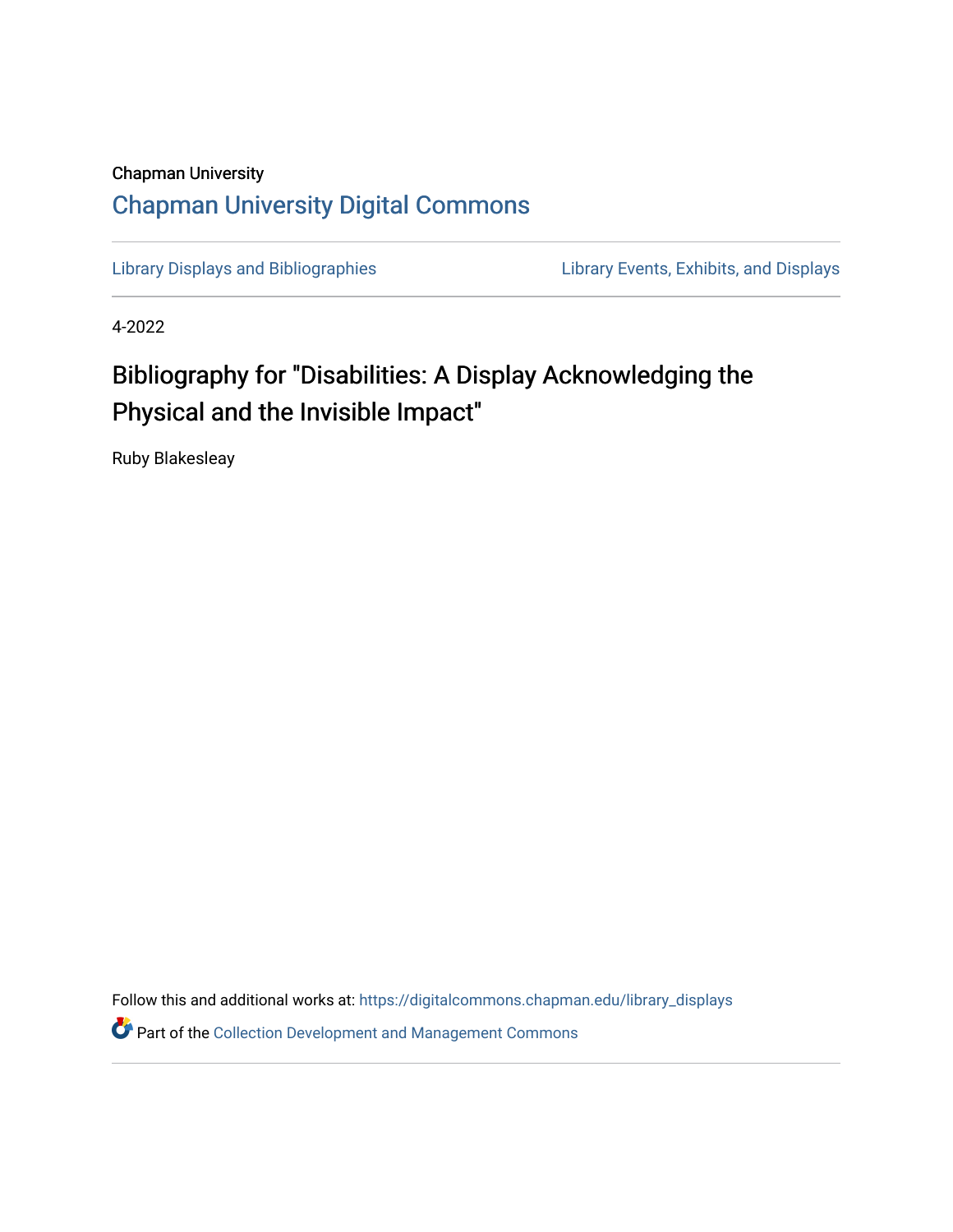



Disabilities: A display acknowledging the physical and the invisible impact By: Ruby Blakesleay

*20th anniversary victorious 504 sit-ins for disability civil rights : celebration & commemoration, June 1, 1997, San Francisco*  HV1553 .T83 1997 2nd-floor, Social Science Library books

*The art of sign language*  Christopher Brown. HV2477 .B768 2002 2nd-floor, Social Science Library books

*Barriers and belonging: personal narratives of disability*  Michelle Jarman, Leila Monaghan, and Alison Quaggin Harkin HV1568 .B36 2017 2nd-floor, Social Science Library books

*Between myself and them: stories of disability and difference*  Carol Krause HV1552.3 .B48 2005 2nd-floor, Social Science Library books

*Beyond ramps: disability at the end of the social contract: a warning from an Uppity Crip*  Marta Russell HV1553 .R87 1998 2nd-floor, Social Science Library books

*Blackness and disability: critical examinations and cultural interventions*  Christopher M. Bell HV1569.3.M55 B45 2011 2nd-floor, Social Science Library books

*Deaf women's lives: three self-portraits* Portraits/Cyrus, Bainy ... [et al.]. HV2373 .D43 2005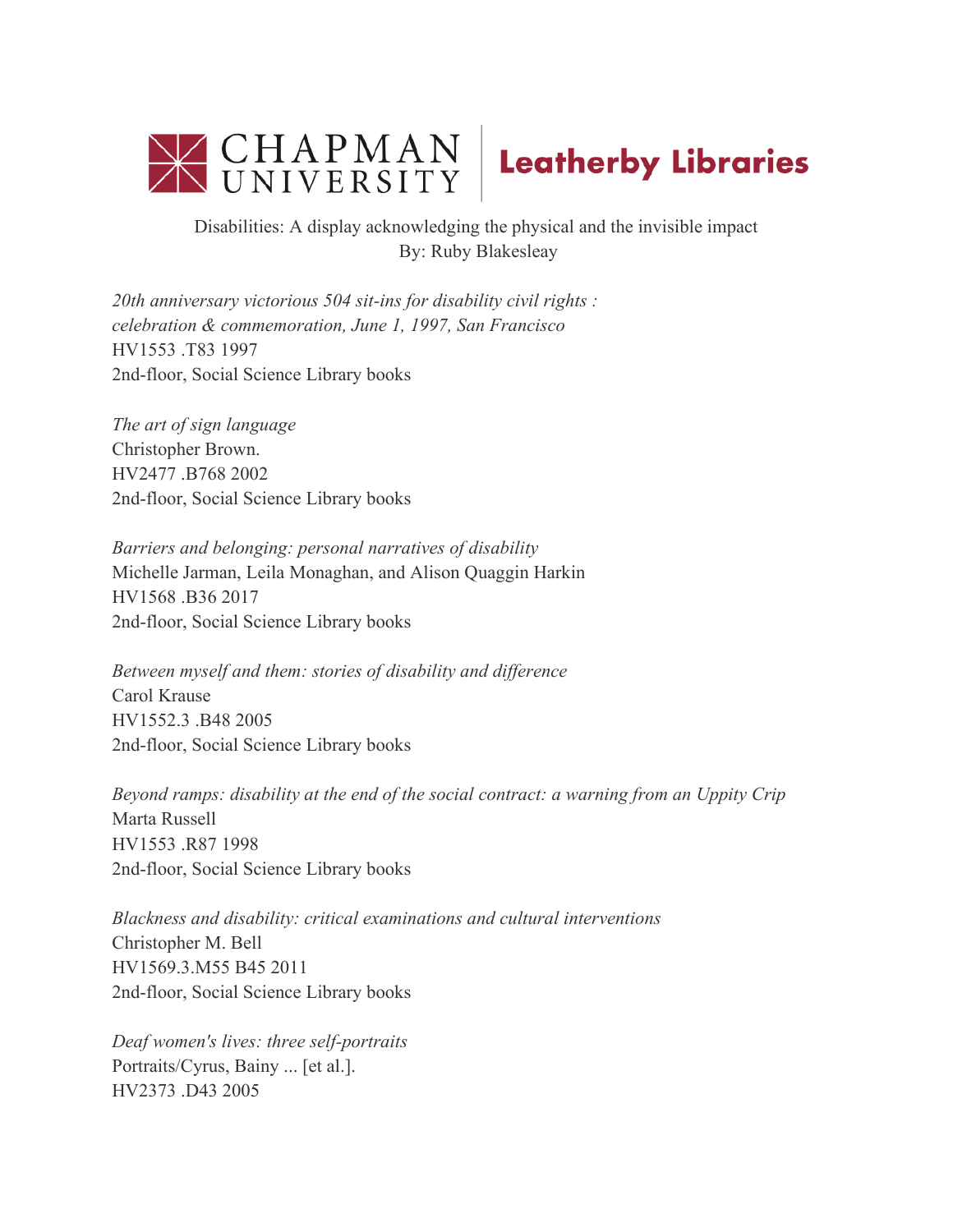2nd-floor, Social Science Library books

*Disability and human rights: global perspectives* Edurne Garc, Roy McConkey, Robbie Gilligan. HV1559.D44 D57 2016 2nd-floor, Social Science Library books

*Disability and inequality: socioeconomic imperatives and public policy in Jamaica*  Annica Gayle-Geddes HV1559.J25 G39 2015 2nd-floor, Social Science Library books

*Disability and popular culture: focusing passion, creating community, and expressing defiance*  Katie Ellis, Curtin University, Australia. HV1568 .E445 2015 2nd-floor, Social Science Library books

*Disability and social change: a South African agenda*  Brian Watermeyer ... [et al.] HV1559.S6 D57 2006 2nd-floor, Social Science Library books

*Disability and the media: prescriptions for change*  Charles A. Riley II. HV1553 .R49 2005 2nd-floor, Social Science Library books

*A disability history of the United States*  Kim E. Nielsen HV1553 .N54 2012 2nd-floor, Social Science Library books

*Disability politics and care: the challenge of direct funding*  Christine Kelly HV1559.C2 K45 2016 2nd-floor, Social Science Library books

*Disability rights advocacy online: voice, empowerment and global connectivity*  Filippo Trevisan. HV1559.G6 T74 2017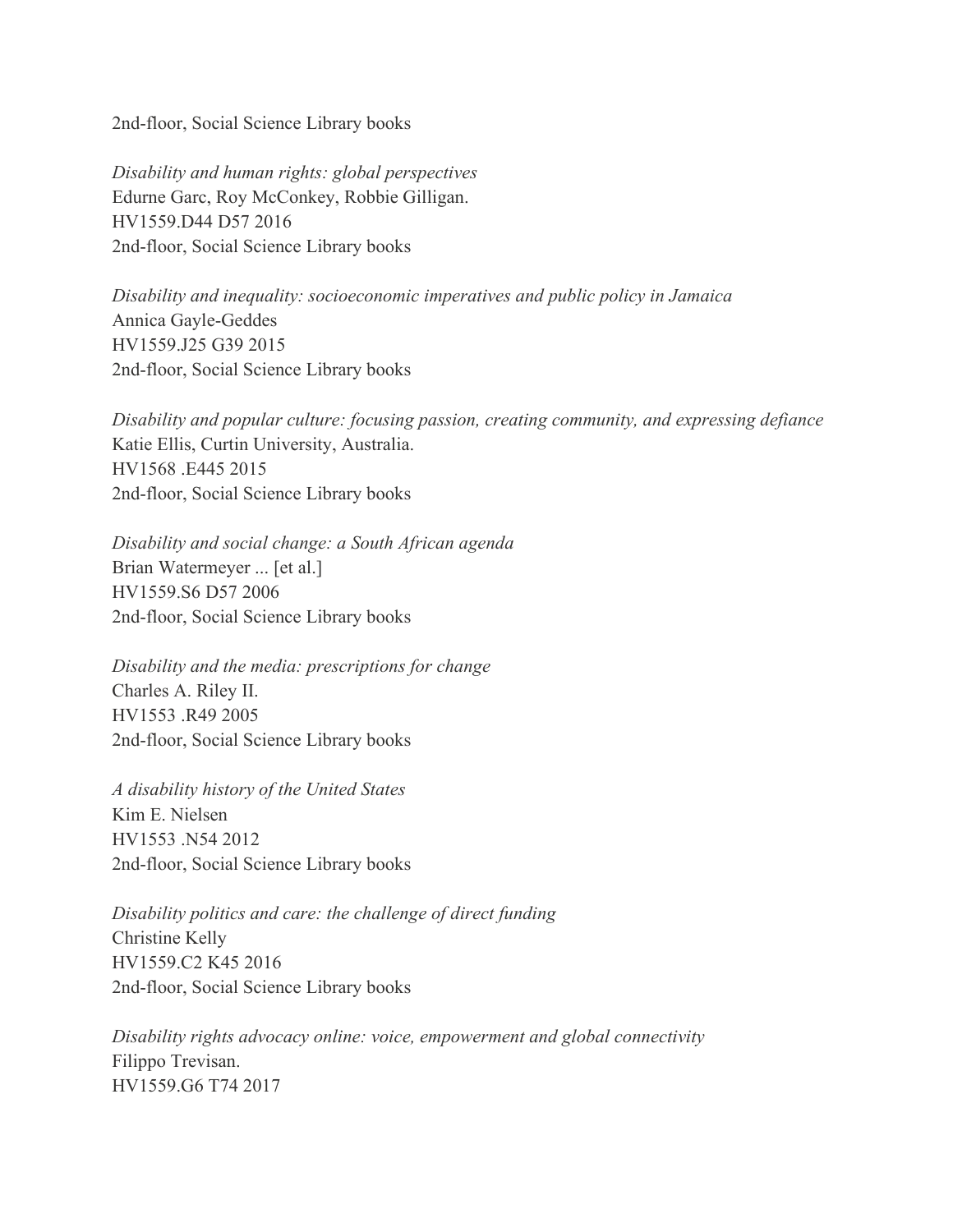2nd-floor, Social Science Library books

*Disability rights and wrongs*  Tom Shakespeare. HV1568.2 .S53 2006 2nd-floor, Social Science Library books

*The disability rights movement: From charity to confrontation*  Doris Zames Fleischer and Frieda Zames HV1553 .F58 2001 2nd-floor, Social Science Library books

*Disability theory*  Tobin Siebers. HV1568.2 .S54 2008 2nd-floor, Social Science Library books

*Disabled Policy: America's programs for the handicapped*  Edward D. Berkowitz HV1553 .B47 1989 2nd-floor, Social Science Library books

*Disabled rights: American disability policy and the fight for equality*  Jacqueline Vaughn Switzer. HV1553 .S95 2003 2nd-floor, Social Science Library books

*Disabling America: the unintended consequences of government's protection of the handicapped*  Greg Perry HV1553 .P465 2003 2nd-floor, Social Science Library books

*Ending disability discrimination: strategies for social workers*  Gary E. May, Martha B. Raske HV1553 .E53 2005 2nd-floor, Social Science Library books

*Feminist disability studies* Kim Q. Hall. HV1568.2 .F46 2011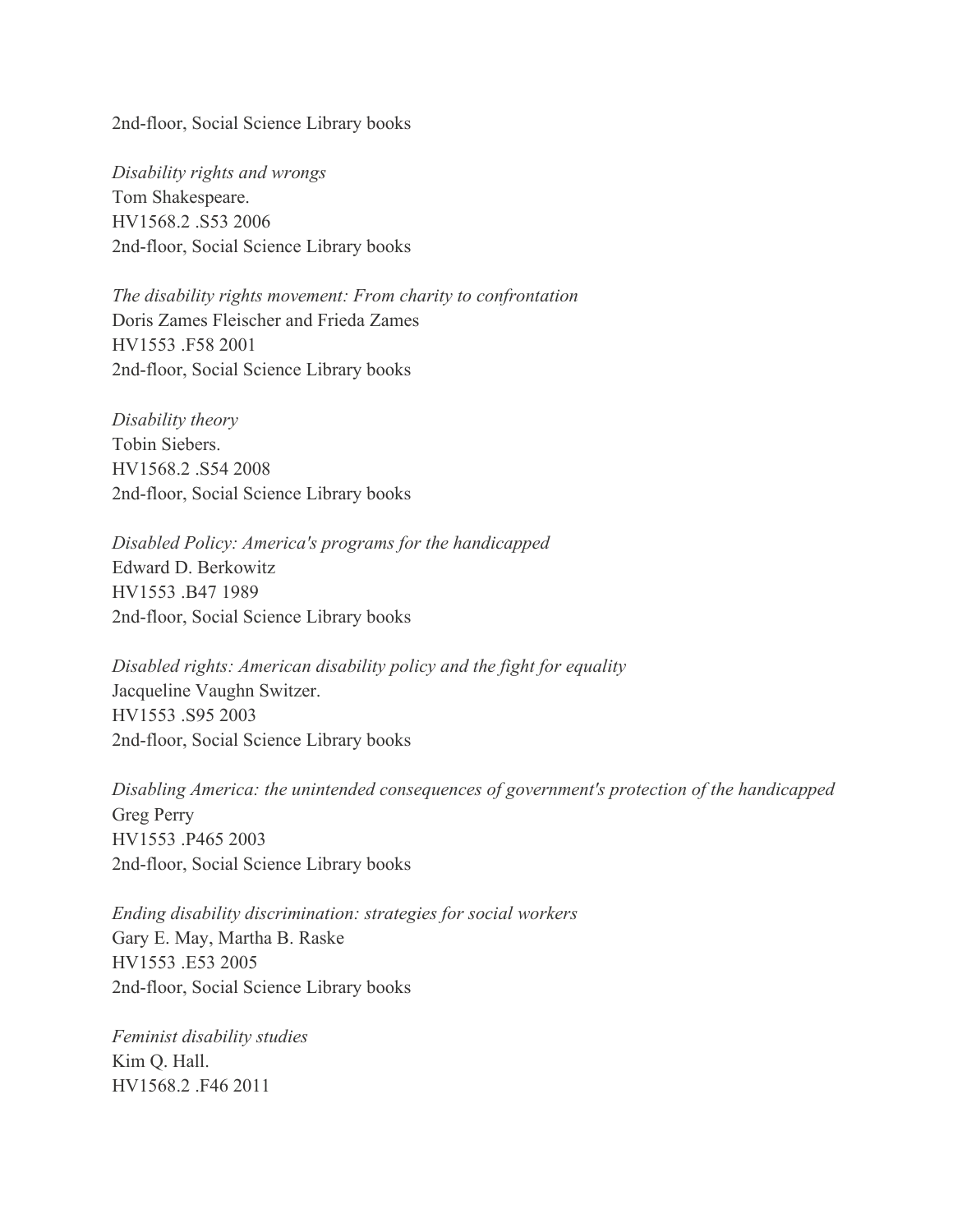2nd-floor, Social Science Library books

*Film, comedy, and disability: understanding humor and genre in cinematic constructions of impairment and disability*  Alison Wilde HV1568.2 .W55 2018 2nd-floor, Social Science Library books

*Health and wellness of people with disabilities: research reviews of employment-based access and policies*  Renee Collins, editor. HV1553 .H43 2015 2nd-floor, Social Science Library books

*In search of freedom: how persons with disabilities have been disenfranchised from the mainstream of American society and how the search for freedom continues*  Willie V. Bryan. HV1553 .B79 2006 2nd-floor, Social Science Library books

*In the Shadow of Disability: Reconnecting History, Identity, and Politics*  Pieter Verstraete. HV1552 .V47 2012 2nd-floor, Social Science Library books

*Intellectual disability: a conceptual history, 1200-1900*  Patrick McDonagh, C.F. Goodey, and Tim Stainton. HV3004 .I545 2018 2nd-floor, Social Science Library books

*Interpreting disability: a qualitative reader*  Philip M. Ferguson, Dianne L. Ferguson, Steven J. Taylor, editors. HV1553 .I58 1991 2nd-floor, Social Science Library books

*Mean little deaf queer: a memoir*  Terry Galloway HV2534.G3 G35 2009 2nd-floor, Social Science Library books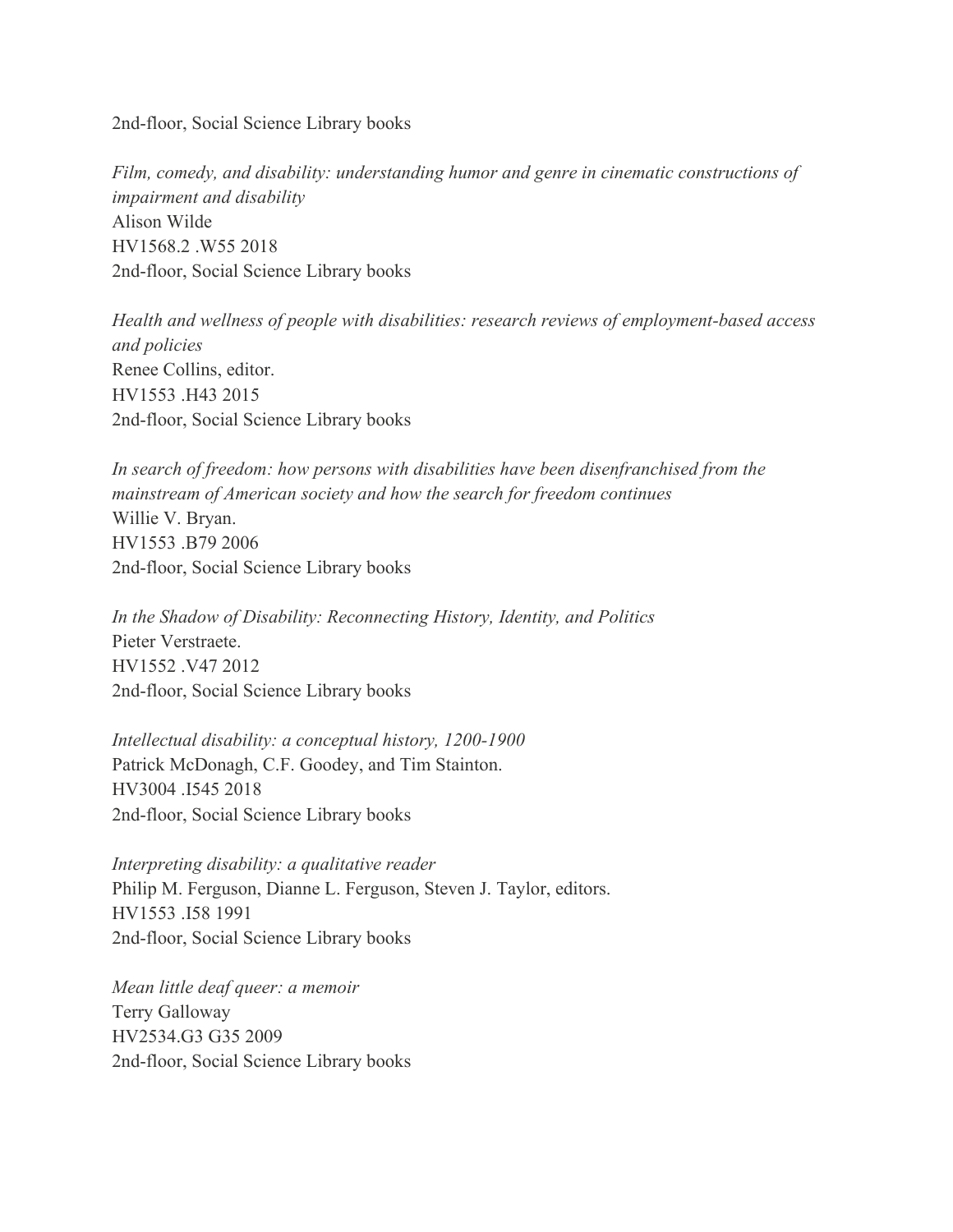*Multicultural aspects of disabilities: a guide to understanding and assisting minorities in the rehabilitation process*  Willie V. Bryan. HV1569.3.M55 B79 2007 2nd-floor, Social Science Library books

*The new disability history: American perspectives*  Paul K. Longmore and Lauri Umansky HV1553 .N48 2001 2nd-floor, Social Science Library books

*New voices: self-advocacy by people with disabilities*  Gunnar Dybwad, Hank Bersani, Jr., HV3004 .N45 1996 2nd-floor, Social Science Library books

*No Pity: People with disabilities forging a new civil rights movement*  Joseph P. Shapiro. HV1553 .S52 1994 2nd-floor, Social Science Library books

*No right to be idle: the invention of disability, the 1840s-1930s*  Sarah F. Rose. HV1553 .R66 2017 2nd-floor, Social Science Library books

*Part of the community: strategies for including everyone*  Jan Nisbet and David Hagner HV1553 .P39 2000 2nd-floor, Social Science Library books

*People with disabilities who challenge the system*  Donna H. Lehr and Fredda Brown HV1553 .P44 1996 2nd-floor, Social Science Library books

*Representing disability in an ableist world: essays on mass media*  Beth A. Haller. HV1553 .H33 2010 2nd-floor, Social Science Library books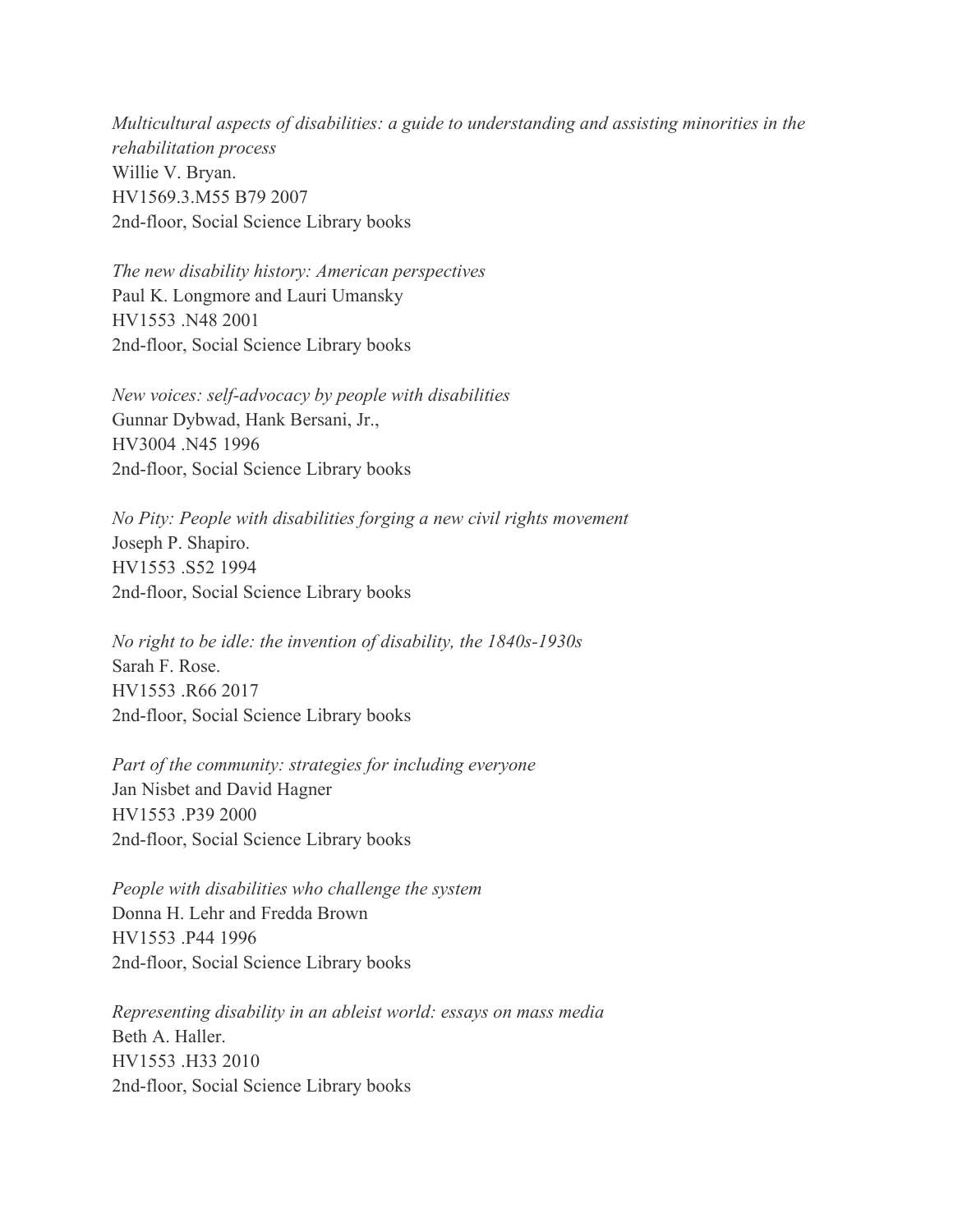*Seeing voices: a journey into the world of the deaf*  Oliver Sacks. HV2370 .S23 2000 2nd-floor, Social Science Library books

*Seriously funny: disability and the paradoxical power of humor*  Shawn Chandler Bingham, Sara E. Green. HV1568 .B56 2016 2nd-floor, Social Science Library books

*The short bus: a journey beyond normal*  Jonathan Mooney. HV1568.25.U5 M66 2008 2nd-floor, Social Science Library books

*Social work practice across disability*  Juliet C. Rothman. HV1552 .R68 2003 2nd-floor, Social Science Library books

*The story of my life*  Helen Keller HV1624.K4 A3 2003 2nd-floor, Social Science Library books

*Me* Elton John ML410.J64 A3 2019 3rd-floor, Music Library Books

*Robin Williams:a singular portrait, 1986-2002*  Arthur Grace PN1998.3.W55 G73 2016 3rd-floor, Film/TV Library books

*The story of Stevie Wonder* James Haskins ML410.W836 1978 3rd-floor, Education Library Muth Books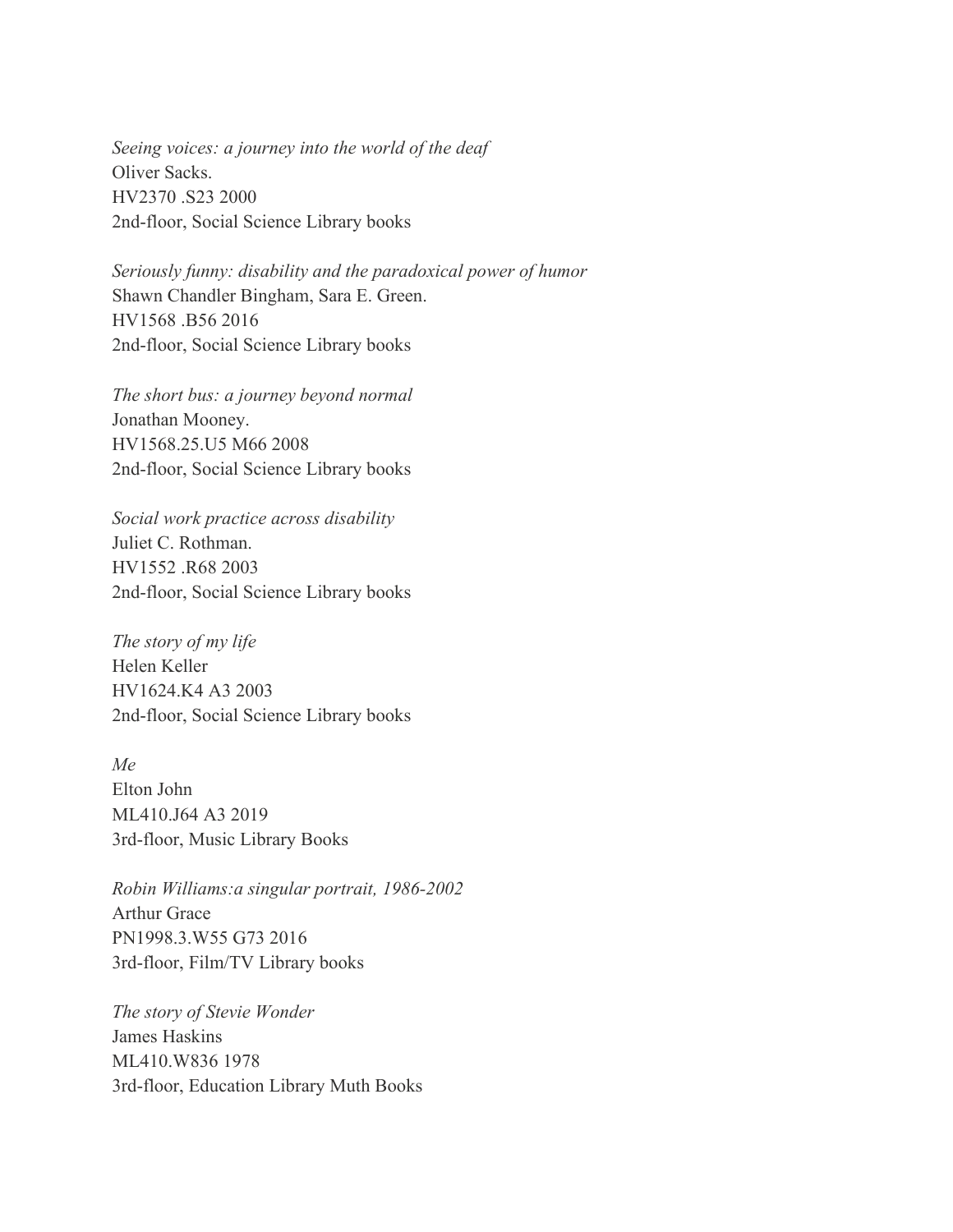*Courage to soar: a body in motion, a life in balance*  Simon Biles GV460.2.B55 A3 2016 2nd-floor, social science library books

*Charlie Chaplin*  Theodore Huff PN2287.C5 H8 1972 2nd-floor, humanities library books

*Presence* Amy Cuddy BF575.S39 C83 2015 2nd-floor, social science library books

*Stephen Hawking: a life in science*  Michael White and John Gribbin QC16.H33 W45 2002 3rd-floor, science and technology library books

*Make them go away: Clint Eastwood, Christopher Reeve and the case against disability rights*  Mary Johnson KF480 .J64 2003 2nd-floor, social science library books

*Frida Kahlo*  Kettenmann, Andrea ND259.K33 K4713 2007 2nd floor, fine arts collection books

*Lewis Carroll and his world*  John Pudney PR4612 .P8 1976 2nd-floor, humanities library books

*King of the world: Muhammad Ali and the rise of an American hero*  David Remnick GV1132.A44 R46 1998 2nd-floor, social science library books